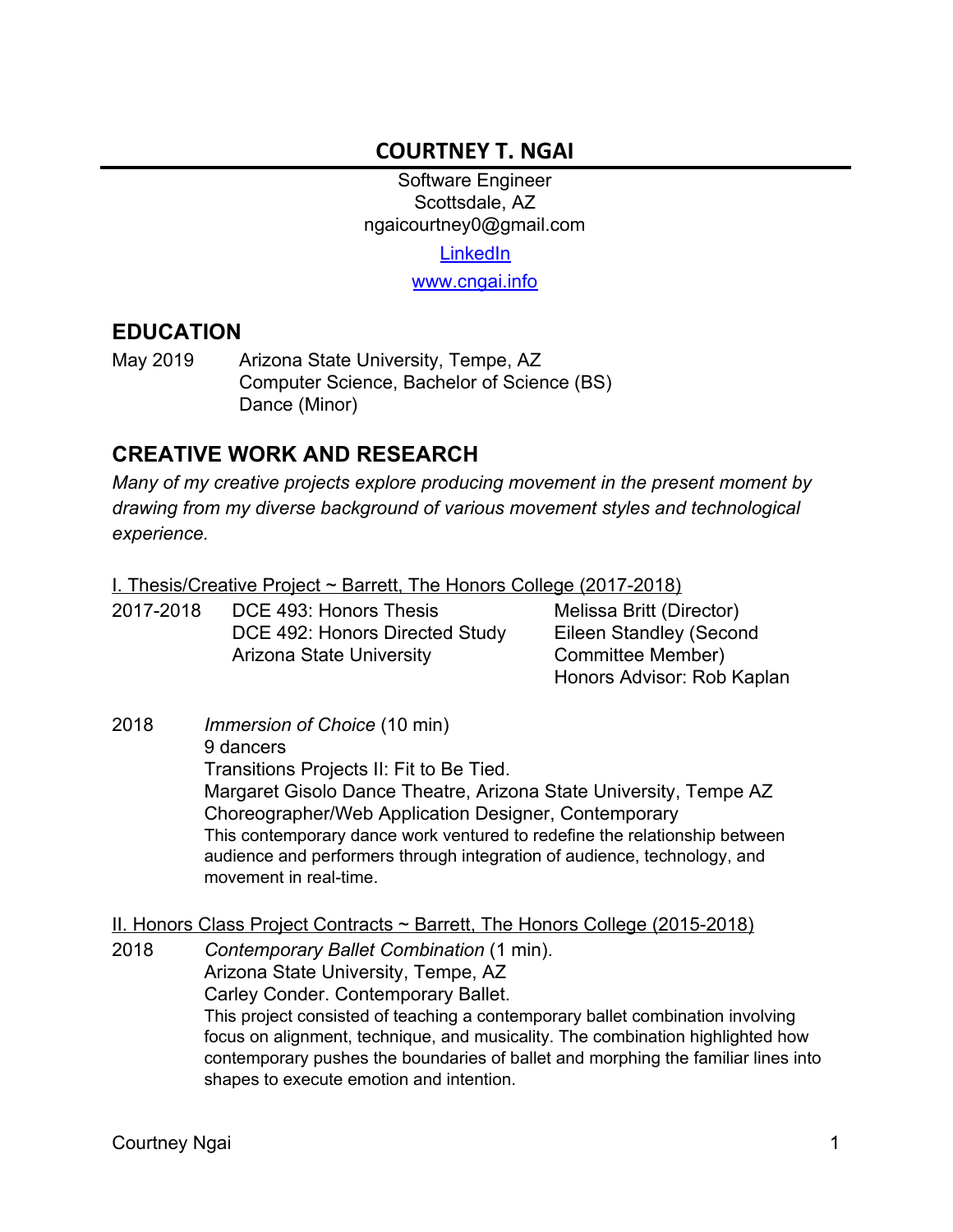- 2017 *Transitions Improvisation* (15 min). Arizona State University, Tempe, AZ Carley Conder. Postmodern Contemporary. This project consisted of an improvisational teaching exercise involving time, space, and energy. The exercise involved groups of five people at a time, round-robin style, improvising and focusing on their movement transitions based off of the verbal cues that the outer group made.
- 2017 *Choice-Based Improvisation* (15 min). Arizona State University, Tempe, AZ Carley Conder. Postmodern Contemporary. This project consisted of two groups and an online voting application. One group would improvise based on the options chosen by the other group.
- 2017 *Activewear For The Imagined Body* Arizona State University, Tempe, AZ Cynthia Roses-Thema. The Body Condition(ed) The project consisted of a 10-page paper focusing on an aspect of conditioning the body or the condition of the body in current society.
- 2016 *Popping Freestyle Exploration* (3 min) Arizona State University, Tempe, AZ and Phoenix, AZ Anthony Denaro (YNOT). Urban Movement. This project consisted of a culmination of popping freestyle private lessons and film-making component documenting site-based popping freestyle exploration in Downtown Phoenix Roosevelt Row.
- 2016 *Gaga Improvisation* (15 min) Arizona State University, Tempe, AZ Carley Conder. Postmodern Contemporary. This project consisted of leading a 15 min Gaga improvisation exercise exploring different imagery and evoking movement qualities.
- 2015 *Stillness in Improvisation* (8 min) Arizona State University, Tempe, AZ Eileen Standley. Somatic Practices. This project consisted of a deeper exploration of real-time composing – specifically phrasing within improvisational structures and the notion of pause or stillness whilst in motion.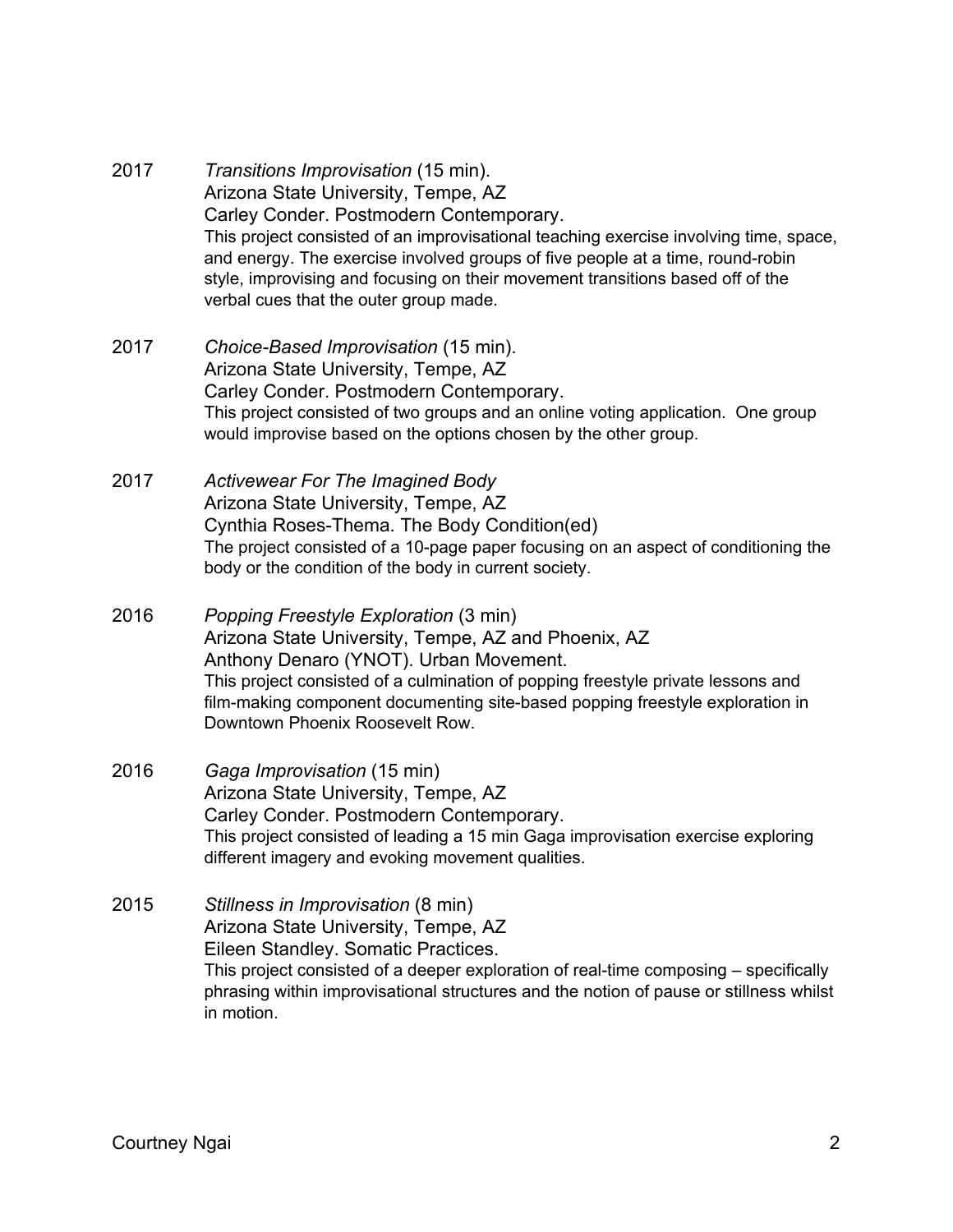# **PERFORMANCE EXPERIENCE**

I. Performance and Creative Collaborations

| 2019<br><b>Nov</b> | In Spirit (40 min)<br>Emerging Artists 2 – MFA Dance Thesis Concert.<br>Arizona State University Nelson Fine Arts Center. Tempe, AZ<br>Choreographer: Elisa Reed<br>Dancer, Postmodern Contemporary                                     |
|--------------------|-----------------------------------------------------------------------------------------------------------------------------------------------------------------------------------------------------------------------------------------|
| 2019<br>Mar        | Mental Footprint (3 min)<br>Arizona State University Margaret Gisolo Dance Studio. Tempe, AZ<br>Choreographer/Dancer, Contemporary/Krump/Popping                                                                                        |
| 2019<br>Mar        | Do You Feel Empowered? (3 min)<br>America College Dance Association Informals Concert.<br>San Jose State University Dance Theatre. San Jose, CA<br>Choreographer/Dancer, Contemporary/Krump/Popping                                     |
| 2019<br>Feb        | Sincerely, V (10 min)<br><b>Transitions 1: Evolve</b><br>Arizona State University Margaret Gisolo Dance Studio. Tempe, AZ<br>Choreographer: Jasmin Lopez<br>Dancer, Postmodern Contemporary                                             |
| 2019<br>Jan        | Feels Like Breaking Up (10 min)<br><b>Breaking Ground Contemporary Dance Festival</b><br>Tempe Center for the Arts. Tempe AZ<br>Artistic Director/Choreographer: Carley Conder<br>Dancer, Postmodern Contemporary                       |
| 2019<br>Jan        | Weight of Dust (10 min)<br><b>Breaking Ground Contemporary Dance Festival</b><br>Tempe Center for the Arts. Tempe AZ<br>Choreographer: Eric Handman<br>Dancer, Postmodern Contemporary                                                  |
| 2019<br>Jan        | Excerpts from Breaking Ground 2019 (30 min)<br>First Friday at Phoenix Arts Museum. Phoenix AZ<br>Family Sunday at Phoenix Arts Museum. Phoenix AZ<br>Artistic Director/Choreographer: Carley Conder<br>Dancer, Postmodern Contemporary |
| 2019<br>Jan        | Explo (10 min)<br>Fauxchella at Barrett, The Honors College. Tempe AZ                                                                                                                                                                   |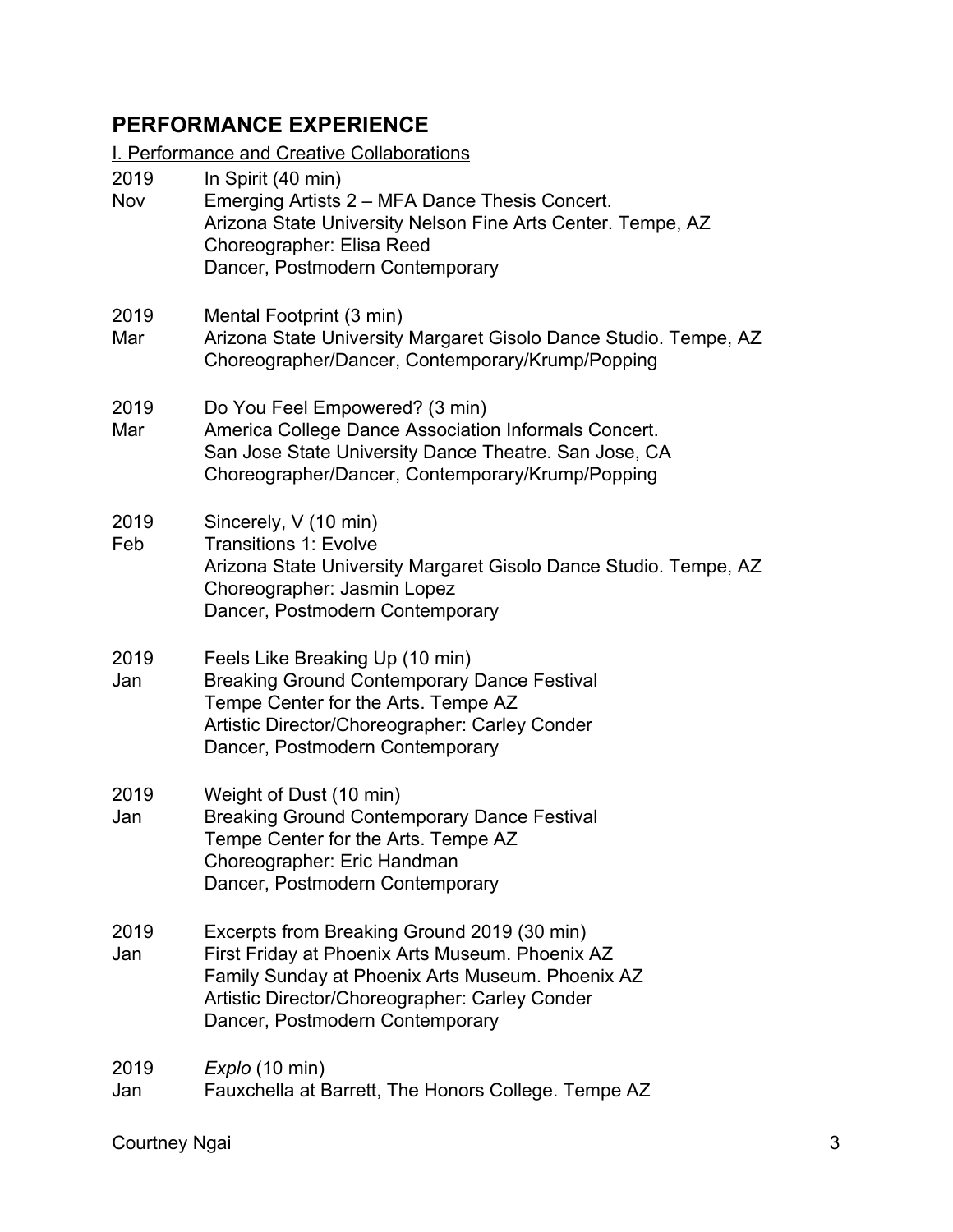|               | Choreographer/Dancer, Contemporary/Popping Improvisation                                                                                                                                                                                |
|---------------|-----------------------------------------------------------------------------------------------------------------------------------------------------------------------------------------------------------------------------------------|
| 2019<br>Jan   | Do You Feel Empowered? (3 min)<br>Performance with a View at Tempe Center for the Arts. Tempe, AZ<br>First Friday at Phoenix Arts Museum. Phoenix AZ<br>Choreographer/Dancer, Contemporary/Popping/Krump                                |
| 2018<br>Nov   | Wake Up Breathing (45 min)<br>Emerging Artists 1 – MFA Dance Thesis Concert.<br>Arizona State University Nelson Fine Arts Center. Tempe, AZ<br>Choreographer: Zijia Kong<br>Dancer, Postmodern Contemporary/Improvisation Solo (5 mins) |
| 2018<br>Oct   | Content In Archi-texture (4 min)<br>Fall Dance Undergraduate Show.<br>Arizona State University Margaret Gisolo Dance Studio. Tempe, AZ<br>Choreographer/Dancer, Contemporary/House/Latin Improvisation                                  |
| 2018<br>Sept  | Queen Deadend vs. Courtney (7 min)<br>Katalyst Exhibition Battle.<br>The Jukebox Dance Studio Mesa, AZ<br>Dancer, Contemporary Improvisation                                                                                            |
| 2018<br>Sept  | The Future (3 min)<br>Phx Diggs Deeper.<br>The Jukebox Dance Studio Mesa, AZ<br>Dancer, Contemporary/Popping Improvisation                                                                                                              |
| 2018<br>May   | Rooted In Nothingness (5 min)<br>The Ice House. Phoenix, AZ<br>Choreographer: Mac Allen, Courtney Ngai<br>Dancer, Contemporary                                                                                                          |
| 2018<br>April | A Long Road (5 min)<br>DANCEFEST. Phoenix Arts Museum. Phoenix, AZ<br>Choreographer: Carley Conder in collaboration with ASU dancers<br>Dancer, Postmodern Contemporary                                                                 |
| 2018<br>Mar   | <i>Encounter</i> (6 min)<br>America College Dance Association Informals Concert.<br>Arizona State University Margaret Gisolo Dance Studio. Tempe, AZ<br>Choreographer: Emily Laird<br>Dancer, Postmodern Contemporary                   |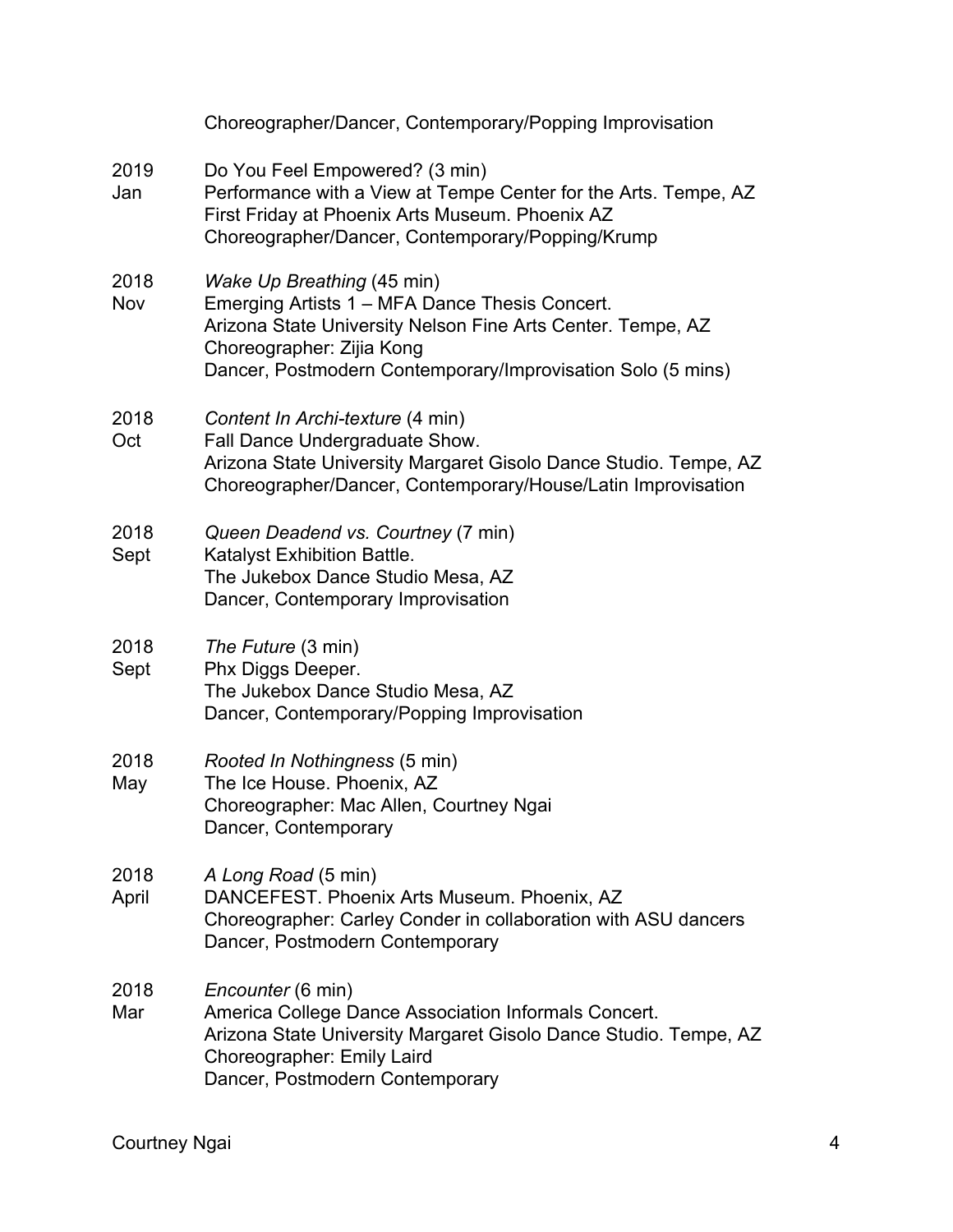| 2018<br>Mar  | You Don't Know Me But You Will (4 min)<br>Spring Dance Undergraduate Show.<br>Arizona State University Margaret Gisolo Dance Studio. Tempe, AZ<br>Choreographer/Dancer, Contemporary/Popping                        |
|--------------|---------------------------------------------------------------------------------------------------------------------------------------------------------------------------------------------------------------------|
| 2018<br>Feb  | You Don't Know Me But You Will (4 min)<br>nueBOX X-perimental Art Night at Mesa Arts Center. Mesa, AZ<br>Choreographer/Dancer, Contemporary/Popping                                                                 |
| 2018<br>Jan  | BONES (4 min)<br>Performance with a View at Tempe Center for the Arts. Tempe, AZ<br>Choreographer/Dancer, Contemporary/Popping                                                                                      |
| 2017<br>Dec  | GEOM (5 min)<br>Hope for the World Benefit Show<br>Director: Irene Ashu<br>Scottsdale Museum of Contemporary Art, Scottsdale, AZ<br>Choreographic Collaboration with Michelle Marji<br>Dancer, Contemporary/Popping |
| 2017<br>Nov  | Encounter (6 min)<br>Spring Dance Undergraduate Show.<br>Arizona State University Margaret Gisolo Dance Studio. Tempe, AZ<br>Choreographer: Emily Laird<br>Dancer, Postmodern Contemporary                          |
| 2017<br>Sept | Visix (5 min)<br>Barrett Talent Showcase, Arizona State University. Tempe, AZ<br>Choreographer/Dancer, Contemporary/Popping                                                                                         |
| 2016<br>Sept | Timeless (3 min)<br>Barrett Talent Showcase, Arizona State University. Tempe, AZ<br>Choreographer/Dancer, Contemporary/Popping                                                                                      |
| 2016<br>Mar  | Respond (8 min)<br>Spring Dance Undergraduate Show.<br>Arizona State University Margaret Gisolo Dance Studio. Tempe, AZ<br>Choreographic Collaboration with Sandra Schoenewald/Dancer<br>Postmodern Contemporary    |
| 2015<br>Oct  | Datsik (3 min)<br>Barrett Talent Showcase, Arizona State University. Tempe, AZ<br>Choreographer/Dancer, Contemporary                                                                                                |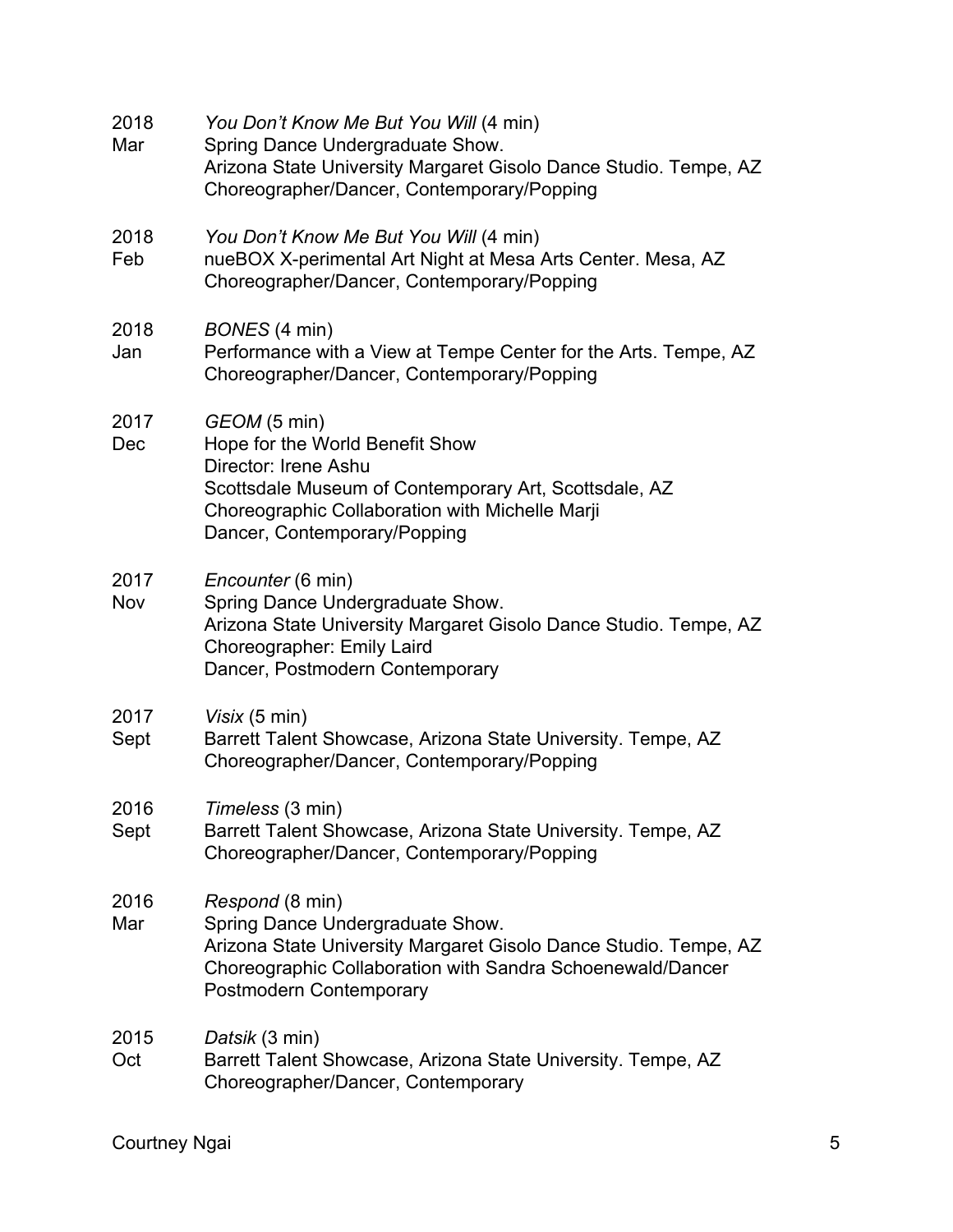2015 *One Sound* (8 min). *Just Somebody* (3 min).

July Red, White, and Chu Festival. Las Vegas, NV Dancer, Contemporary Choreographer: Peter Chu

## **WORK EXPERIENCE**

#### I. Professional Experience

*Software Engineer,* PayPal, Inc. Scottsdale AZ Jul 2019 - Present

- Collaborate with product and software architects to define, develop, and implement new credit products.
- Back-end Technologies: Java 8, Spring, Maven, SQL, JUnit, GIT, REST, JSON, Apache Tomcat, Jenkins, Docker
- Front-End Technologies: React, Node.js, Jest, Mocha, Chai, Sinon, Mockery, Selenium, GraphQL

#### II. Technical Internships

*Software Engineer, Intern*, PayPal, Inc. Scottsdale AZ Summer 2018

- Designed a full stack web application for a few of PayPal's RESTful services in area of PayPal Credit
- Experience with ReactJS, Express.js, Node.js, Bootstrap, and SQL.
- Implemented SSO with 2FA into the full stack web application
- Created builds using Jenkins and deployed the application
- Solid foundation in data structures, algorithms and system design.

#### *Software Engineer, Intern*, Avnet, Inc. Chandler AZ Summer 2017

- Generated a PetaLinux Software Board Support Package v2016.4 utilizing Linux OS build scripts
- Released Installation Guide Manual v2017.1 for VirtualBox and Xilinx Vivado/SDK Tools
- Created iOS IOT Bluetooth application to demonstrate 3D Motion Graphics with user interactive motion. [Avnet MiniZed BLE](https://itunes.apple.com/us/app/avnet-minized-ble/id1323950660?mt=8)
- Demonstrated and presented IOS Applicati[on](https://itunes.apple.com/us/app/avnet-minized-ble/id1323950660?mt=8) and Development Board BSP at Avnet Engineering Convention
- Attended 1-week Avnet FAE Technical Expo to discover electronics market trends and to explore latest innovations in software and hardware applications for Avnet deliverable product.

#### *IT/Data Analytics, Intern*, Avnet, Inc. Chandler AZ Summer 2016

• Investigated and researched IBM Bluemix Services for compatibility and functionality with Avnet IoT boards.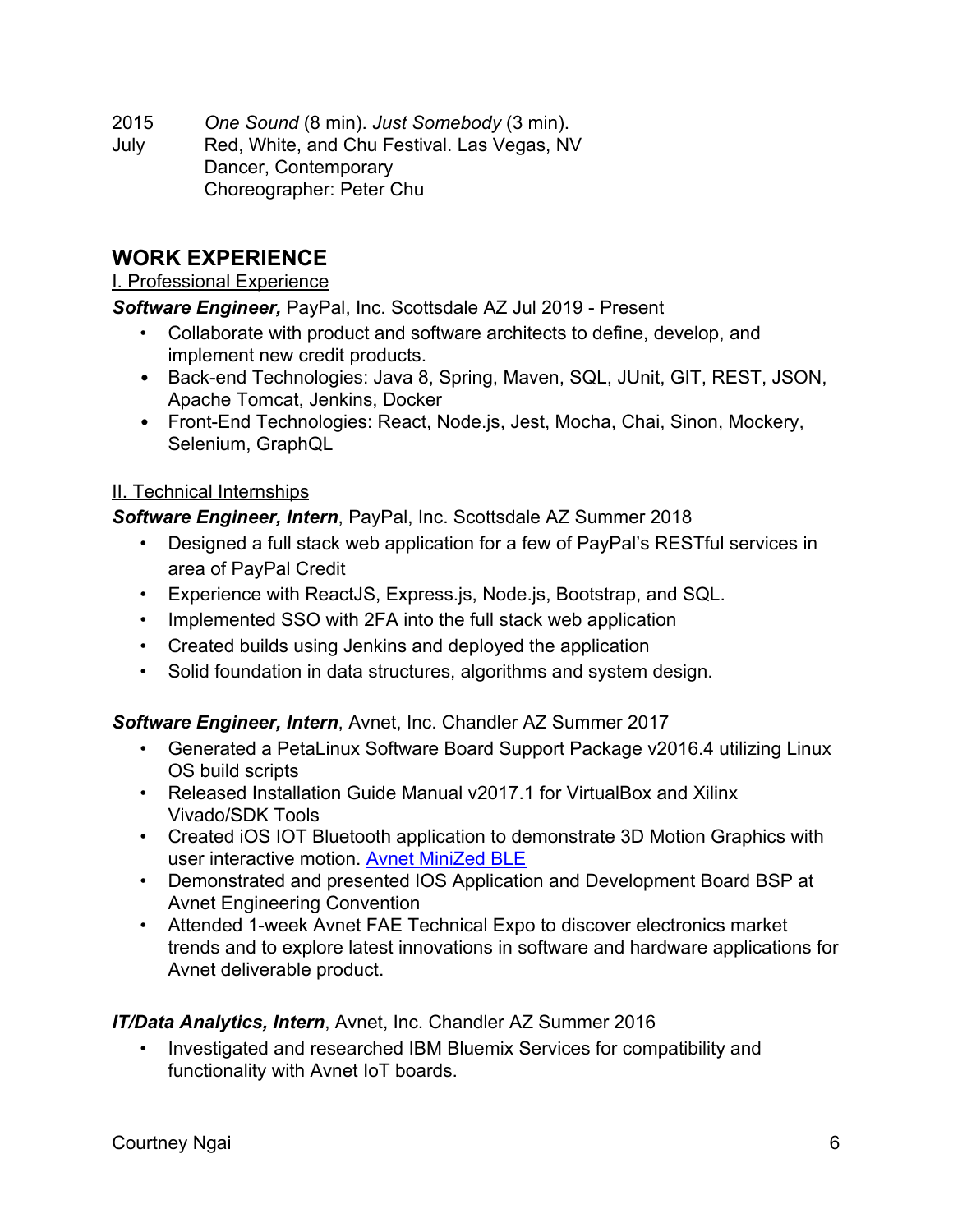- Modified IoT IBM Bluemix UI dashboard web application code using HTML, JavaScript, and CSS.
- Demonstrated IBM Bluemix application and new dashboard at Avnet Field Application Engineering Expo
- Updated PetaLinux Board Support Package builds via modification of build scripts on Linux OS and released board status from v2015.4 to v2016.2 for Avnet Zedboards: PicoZed, MicroZed, and Zync Mini-ITX.
- Presented webcast presentation to upper management on the PetaLinux BSP update and improvements.
- II. Personal Projects
	- iOS Bluetooth Sensor App (2017). Created an iOS IoT App prototype that displays the accelerometer, temperature, and humidity data from a Bluetooth LE hardware device. Swift 3
	- PetaLinux 2017.1 BSP (2017). Generated a Board Support Package using Vivado 2016.4 for Avnet Zedboards
	- Temperature Dashboard (2016). Redesigned the user-interface on a web application to display the temperature data from a microcontroller. IBM Bluemix, HTML, Javascript, CSS

III. Programming Languages, Frameworks, and Digital Technology

- Javascript, HTML5, CSS, SQL, Python, Java, C/C++, GraphQL, Swift 3, MIPS Assembly, Scheme, Prolog, Tcl
- React, Node, Express
- IntelliJ IDEA, IntelliJ CLion, IntelliJ Pycharm, XCode, MS Visual Studio 2015, Eclipse, IBM Bluemix, Vivado 2016.4-2017.2
- Mac OS X, Linux (Ubuntu), Windows, VirtualBox, Git, VMWare Fusion Pro 10
- Word, Excel, PowerPoint, MS Access, OneNote

## **TEACHING EXPERIENCE**

*Dance Instructor*, Dance Connection Scottsdale, Scottsdale AZ 2014-2017

- Assistant and Substitute Dance Instructor to students from 3 to 17 years of age.
- Incorporates curriculum, demonstration, interaction, and leadership skills.
- Dance instruction in dance styles including Ballet, Contemporary, Improvisation, Hip Hop, Jazz, and Tap.

## **AWARDS & SCHOLARSHIPS**

- New American University Scholar President's Award (ASU): Fall 2015 Spring 2019
- Ira A. Fulton Schools of Engineering Dean's List: Fall 2015-Fall 2018